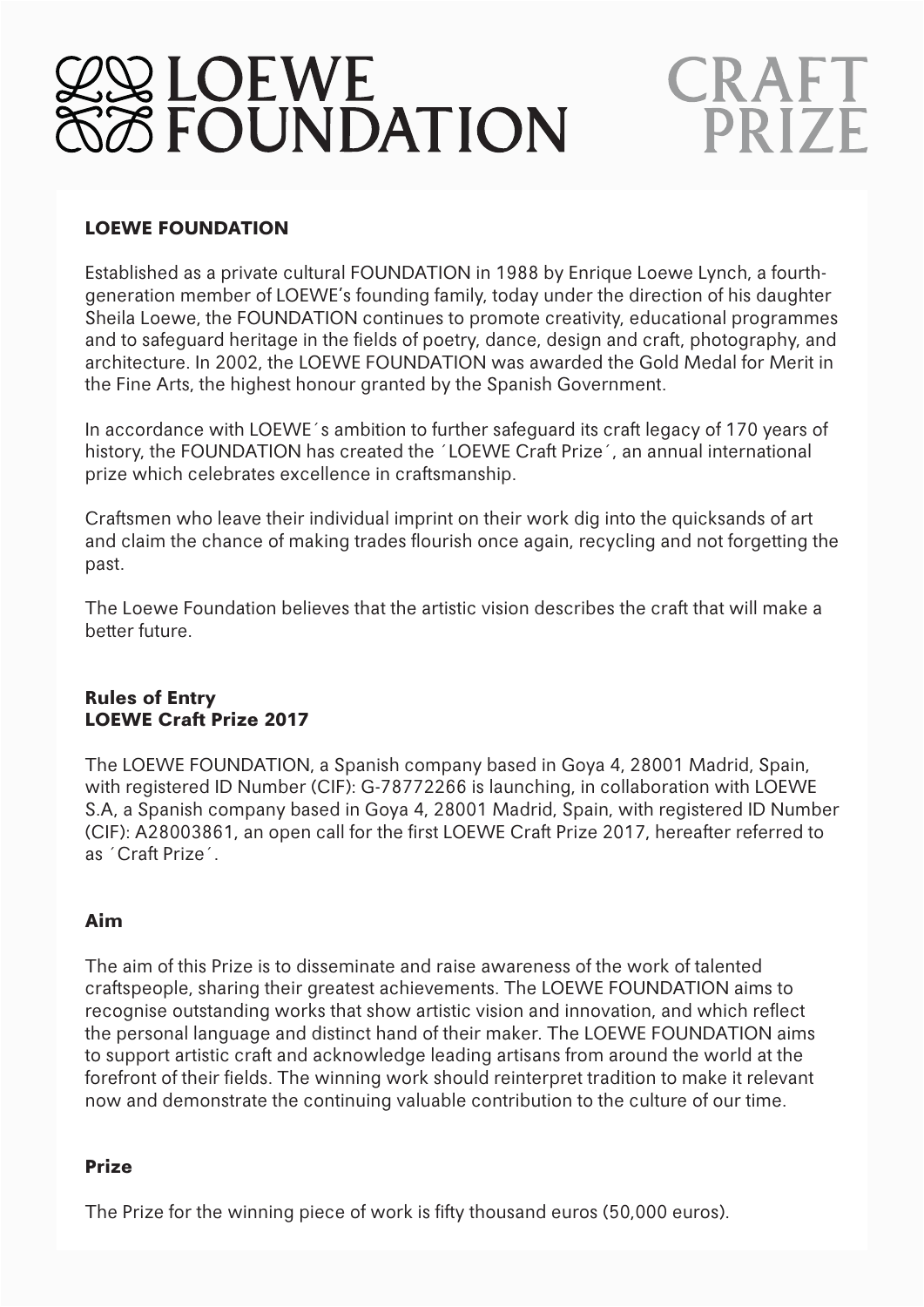Prizes will be subject to the withholding of the corresponding Spanish personal income tax (Impuesto sobre la Renta de las Personas Físicas, IRPF) in accordance with current legislation in Spain.

The works created by the Winner and Finalists will be included in the exhibition ´LOEWE Craft Prize 2017´ (herein after ´the Exhibition´) and its accompanying catalogue, on view in Madrid in May 2017, and which subsequently may travel to other cities in Europe, Asia and the Unites States.

# **Conditions of Entry**

All participants must be professional artisans 18 years or older. Entries may be made by an individual or collective (as a 'team submission'). Businesses and mercantile companies of any kind are excluded. All nationalities are welcome.

Each participant can present a piece of work or a collection (henceforth, ´the Work´). This should fall within an area of the applied arts and, as a guide, within the following categories: ceramics, bookbinding, enamelwork, jewellery, lacquer, metal, furniture, leather, textiles, glass, etc.

Materials and products outside the categories listed are not excluded; they may be accepted by the Experts Panel if they comply with the aim and requirements of the competition.

The prize-winning Work must:

- Be an original piece, handmade or partly handmade,
- Have been recently created (in the last decade),
- Be a one-off piece,
- Have won no prizes previously,
- Be innovative, in the sense that it updates tradition,
- Demonstrate artistic intent.

In any case, the Work must not be merely an industrial design, nor merely utilitarian.

Each maker may participate with a maximum of three entries as an individual or collective in each call. Works presented in previous calls of this competition will not be admitted.

In case of detection of any irregularity in the conditions of entry, the participant may be disqualified and his/her application may not be considered.

# **Submission of Entries**

Entries must be submitted through the www.loewecraftprize.com webpage from 12 April 2016 to 30 November 2016 inclusive, on which date the period for entry will be deemed closed.

Each participant must include the following information, in English: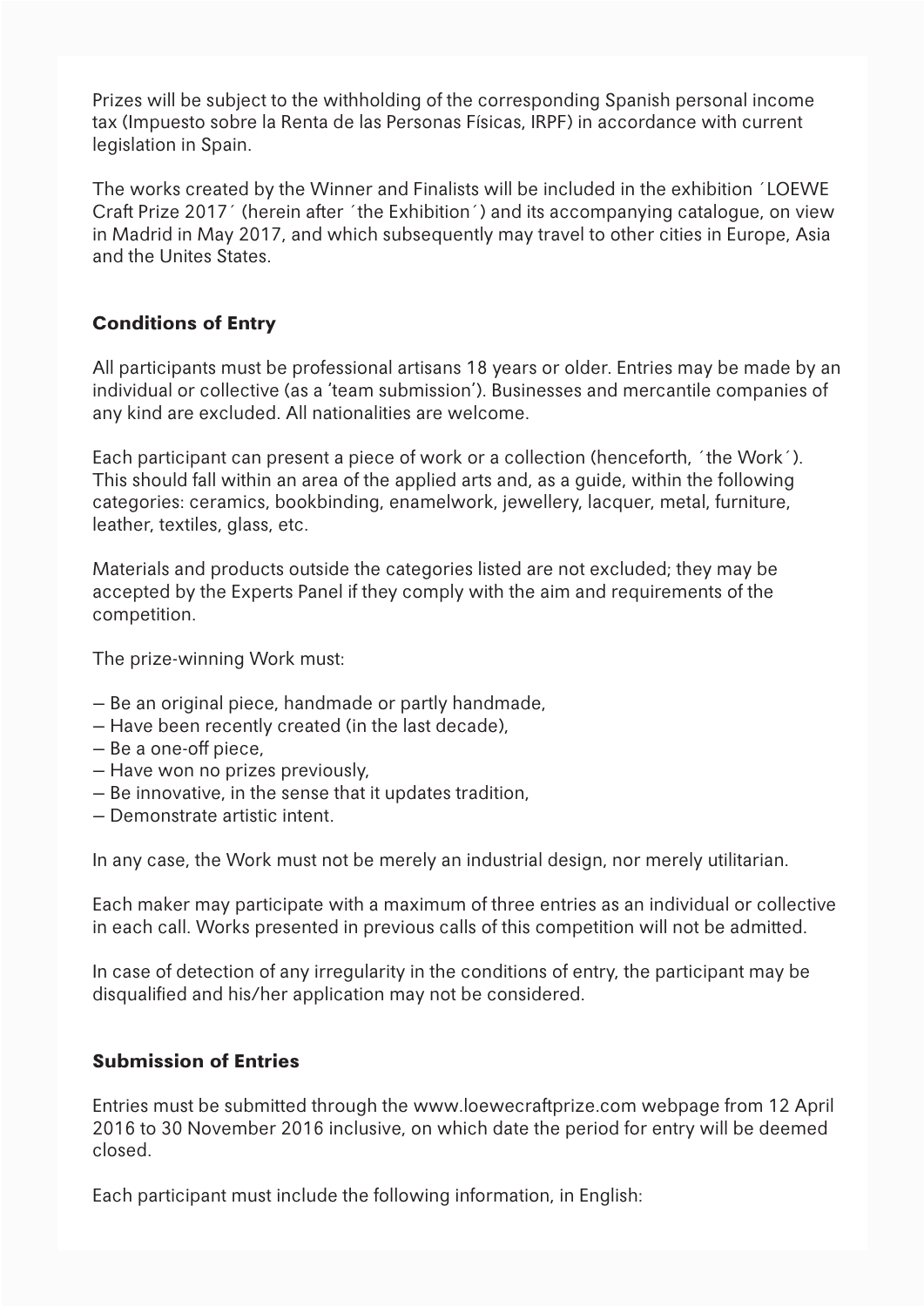- Entry form, which shall include, among other information, the name of the Work, its measurements, its material, its weight, the category in which it is entered, the name of the maker or group, date and place of birth, contact telephone number, email and postal address.
- Short biographical note of the maker.
- Copy of passport or official ID document.
- Brief conceptual statement about the Work (not more than 200 words).
- Photographs of the Work: a minimum of 2 and a maximum of 5 photographs will be needed, taken from different perspectives and at least one of them should show the scale of the work. Each photo should be taken with a neutral background and sent in jpg or png format, minimum size 800 x 600 px and maximum size 6 Mb.
- Optionally, a video of the Work showing the different perspectives, with a maximum duration of 1 minute, and maximum size 20 Mb in mp4 format.

All entries presented through the webpage www.loewecraftprize.com will be confidential. Only LOEWE, the LOEWE FOUNDATION, the Experts Panel and the Jury will have access to them.

Only the winning and the finalist Works will be made public.

#### **Experts Panel**

An Experts Panel will shortlist between 15 and 30 Works from among all the entries submitted. These finalists (hereafter called the 'Finalists') will be then submitted to the Jury for their final decision.

In this call, the Experts Panel will be composed of:

- John Allen, master weaver and textile designer.
- Claudi Casanovas, ceramist.
- Sara Die Trill, LOEWE accessories designer.
- Ramón Puig Cuyàs, jewellery artist.
- Markku Salo, glass artist.
- Anatxu Zabalbeascoa (Executive Secretary), architecture and design correspondent for El País.

#### **Reception and Return of Finalists´ Works**

The Experts Panel will deliberate and take their decision during the month of February 2017. After their decision is reached, the LOEWE FOUNDATION will get in touch with all the Finalists by means of the telephone number and/or email included in the entry form.

The Finalists´ Works must be in Madrid before 15 March 2017 for the Jury's deliberation and to form part of the Exhibition.

The Finalists will be responsible for suitably packaging their Works. LOEWE and/or the LOEWE FOUNDATION will organise their transport to Madrid and will cover all transport costs incurred in this process, as well as any customs duties, taxes, insurance, and the like.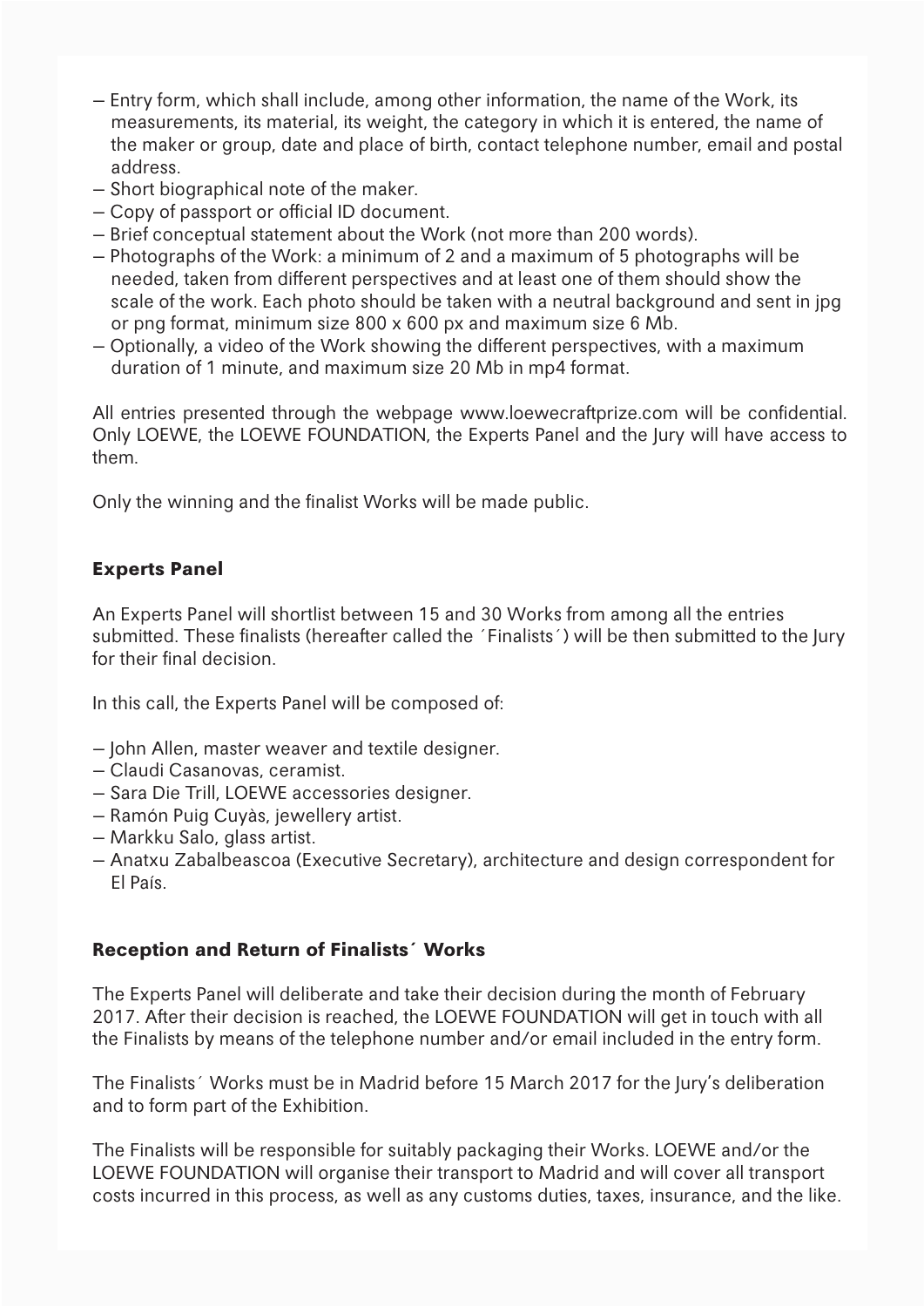Any Finalists´ Work that cannot be transported to Madrid, or which does not arrive in time for the Jury's deliberation, may be automatically disqualified.

The Exhibition may travel to Europe, Asia and the United States of America for approximately two years after the results of the Prize are made public.

Upon the end of the Exhibition, LOEWE and/or the LOEWE FOUNDATION will return the Works to their respective makers and will also cover all the transport expenses and insurances incurred in this process.

LOEWE and the LOEWE FOUNDATION alone shall decide on the arrangement and placing of the Works during the Exhibition, and reserve the right not to exhibit Works that have suffered any damage.

LOEWE and the LOEWE FOUNDATION shall take all the measures at their disposal to conserve and safeguard the Works during the Exhibition, and, where applicable, will be liable under the provisions of the insurance policy contracted for this period.

# **Jury**

The Jury for this call will be made up of:

- Jonathan Anderson, LOEWE Creative Director.
- Gijs Bakker, jewellery artist and co-founder of Droog Design.
- Rolf Fehlbaum, former CEO and soul of Vitra.
- Naoto Fukasawa, designer and Director of the Japan Folk Crafts Museum.
- Enrique Loewe, LOEWE FOUNDATION Honorary President.
- Deyan Sudjic, essayist and Director of Design Museum, London.
- Benedetta Tagliabue, architect and Pritzker Prize jury member.
- Stefano Tonchi, Editor-in-Chief of W Magazine.
- Patricia Urquiola, architect and industrial designer.
- Anatxu Zabalbeascoa (Chairwoman), architecture and design correspondent for El País.

#### **Winning Work**

The Jury will deliberate and take their decision during the month of April 2017. After their decision is reached, the LOEWE FOUNDATION will get in touch with the Winner (herein after ´the Winner´) using the telephone and/or email included in the entry form, before the act in which the Jury makes their decision public.

The LOEWE FOUNDATION will invite the Winner to Madrid for the prize-winning ceremony and the opening of the Exhibition in May 2017.

The Winner will be invited to form part of the Jury in the following call of the Prize.

The Prize Winner shall be selected by an absolute majority of the votes of the Jury. Each member has one vote, with the Chairman of the Jury holding a casting vote.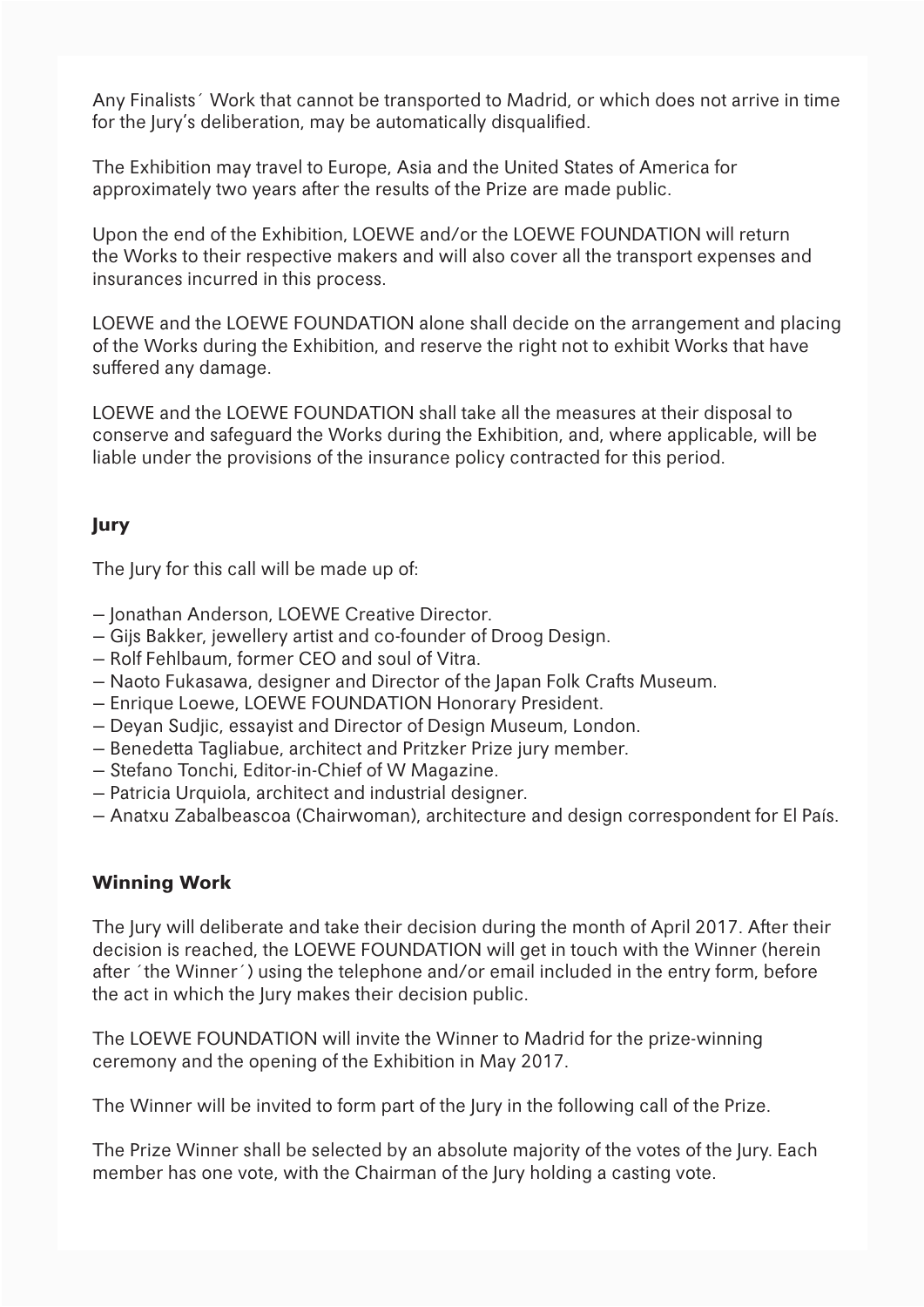The decision of the Jury shall be final. No appeal shall be admitted. The Jury's deliberations shall remain confidential.

The Jury is not required to select a Prize Winner if the quality of the applications is not deemed to meet the relevant qualitative criteria. Similarly, the Jury reserves the right to grant any special mention to any Candidate or Finalist at its sole discretion.

#### **Legal Considerations**

By submitting a Work to this competition, the participant fully and unconditionally accepts these rules. Violations of these rules may be grounds for disqualifying the participant, in which case his or her Work will be withdrawn from the competition.

# **Intellectual Property Rights**

The Winner and Finalists declare on their honour that the Work they submit is original and has not won any previous awards, and that it does not violate or infringe trademarks, Copyrights, Design or Model, or any other industrial and/or Intellectual Property Rights, or any third party rights, including image, patronym rights and/or rights over the voices.

Also the Winner and Finalists expressly declare and guarantee that the Work entered in the competition fully meets the stipulations of current legislation on the rights to honour, personal and family privacy and reputation, protection of personal data, as well as industrial and intellectual property and any other regulations that may apply.

The Winner and Finalists also declare that they have not licensed, assigned nor transferred the ownership over the Intellectual Property Rights, nor the material title of their Work, in whole or in part to any third party.

The Winner and Finalists agree and undertake to respond to any judicial, extra-judicial or any other claim relating to copyright or any other rights, which may be brought against the LOEWE FOUNDATION and/or LOEWE, and consequently hold the aforementioned harmless from any liability with regard to the provisions of this paragraph.

The Winner and the Finalists agree to automatically grant to LOEWE and the LOEWE FOUNDATION, upon disclosure of the final results, an exclusive worldwide license, free of charge, for a period of 2 years on all Intellectual Property Rights related to their Work, (hereafter ´the License´) in view of the Exhibition, its preparation and related communication including the Catalogue, as well as in view of communicating on the Prize, and the project related to the Prize, and in a general manner, the LOEWE FOUNDATION's activities, in particular: the right to reproduce the Work (adapting right included) using any and all methods; the right to represent the Work in all media and using any methods, known and unknown to date; and full rights to translate and subtitle the Works in any language if needed, in whole or in part.

The License shall benefit LOEWE, the LOEWE FOUNDATION and any person or legal entity designated by LOEWE, including its distributors, licensees, and commercial partners and within the LVMH Group to which LOEWE and the LOEWE FOUNDATION belong.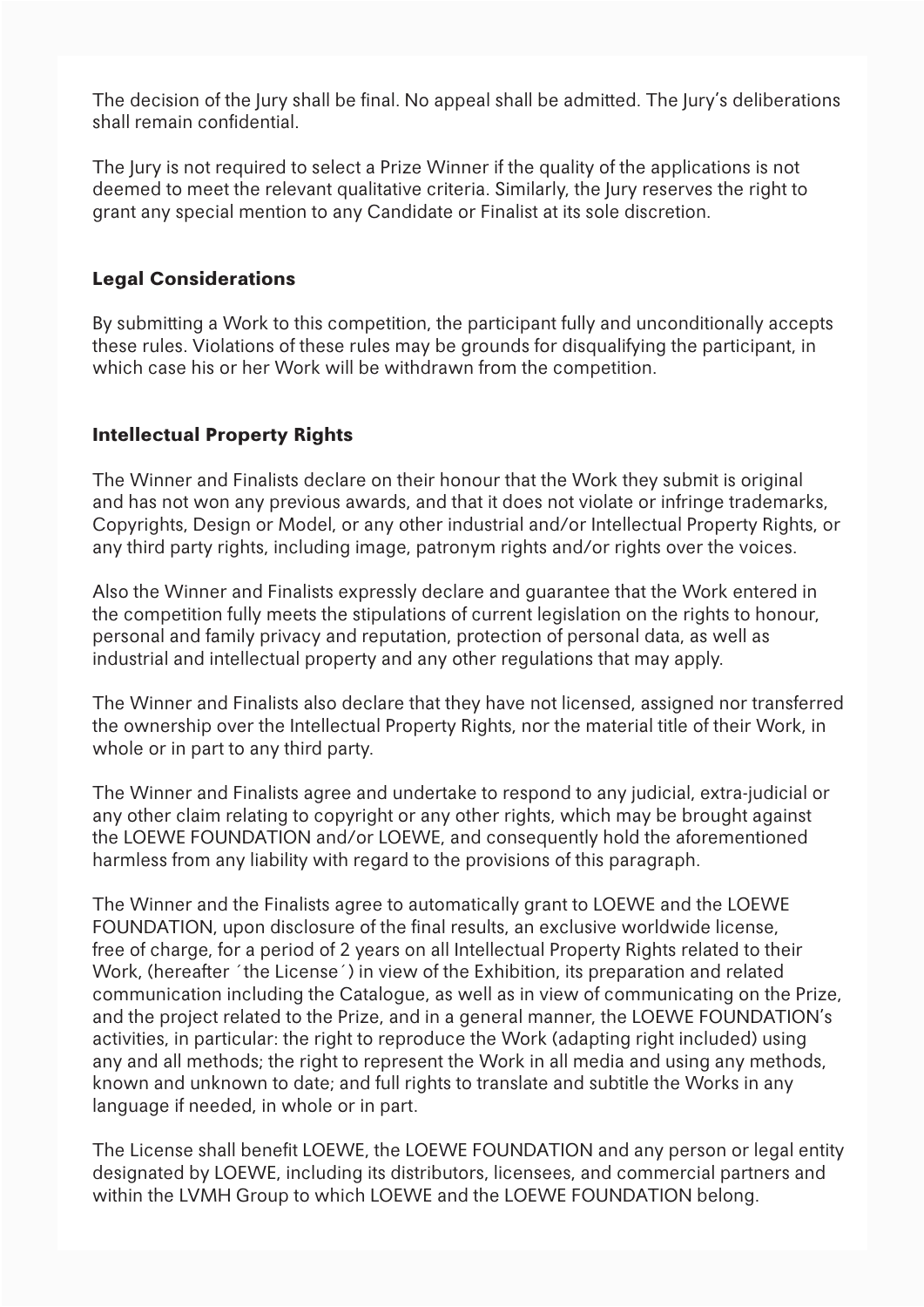LOEWE, the LOEWE FOUNDATION LOEWE and the LVMH Group shall be also authorized to use directly or indirectly, in perpetuity, worldwide, directly or indirectly, the Works for internal Company presentations, for internal communications, for external corporate information, for cultural, training, teaching, or information purposes, for internal and external retrospectives, internal and external exhibitions and books, including corresponding promotional materials.

LOEWE and/or the LOEWE FOUNDATION reserve the right not to use the Works in whole or in part.

During the term of the License, LOEWE and/or the LOEWE FOUNDATION only authorize the Winner and the Finalists to use the Works on their personal Website and personal social network pages for professional reference purposes, and only after first disclosure of the Works by LOEWE and/or the LOEWE FOUNDATION. Any other use of the Works shall be subject to LOEWE's and/or the LOEWE FOUNDATION´s prior written authorization.

Any mutual reference between the participants, Winner or Finalists, and LOEWE and/ or the LOEWE FOUNDATION that could be considered detrimental to its image and/or reputation is also prohibited, before, during and after the term of the License.

Any participant in this Craft Prize acknowledges that, in taking part in it (and in the Exhibition and its communication as regards the Winner and Finalists), he/she acquires no Intellectual Property Rights whatsoever on any sign or creation belonging to LOEWE and/or the LOEWE FOUNDATION, including but not limited to the Trademarks, Designs, Copyrights, and that any use of the said signs or creations can give rise to civil and criminal proceedings.

#### **Protection of Personal Data**

In compliance with Article 5 of Act 15/99 of December 13, Protection of Personal Data, all data submitted for participation in the prize will be incorporated into an automated file duly registered with the Spanish Data Protection Agency, with the objective of offering information on the cultural events programmed by LOEWE and/or the LOEWE FOUNDATION, the monitoring and management of the prizes awarded, monitoring of the winning entries and of participants, as well as public communication of the winners of the prizes. LOEWE FOUNDATION, with registered address at Calle Goya 4, 28001 Madrid, Spain, is responsible for the file. Participants agree that the data supplied in the course of this contest will be transferred to other companies in the LOEWE GROUP for the purposes specified in this clause and any other communication from LOEWE to participants (mailing, catalogues, events etc.). The interested party may revoke their consent and exercise rights of access, rectification, cancellation and opposition to the aforementioned data controller at the address indicated.

The personal data of the Winner and the Finalists may be published by LOEWE and/ or the LOEWE FOUNDATION in any means at their disposal, such as its website www. loewecraftprize.com, or on social media in order to promote the Prize and ensure its transparency.